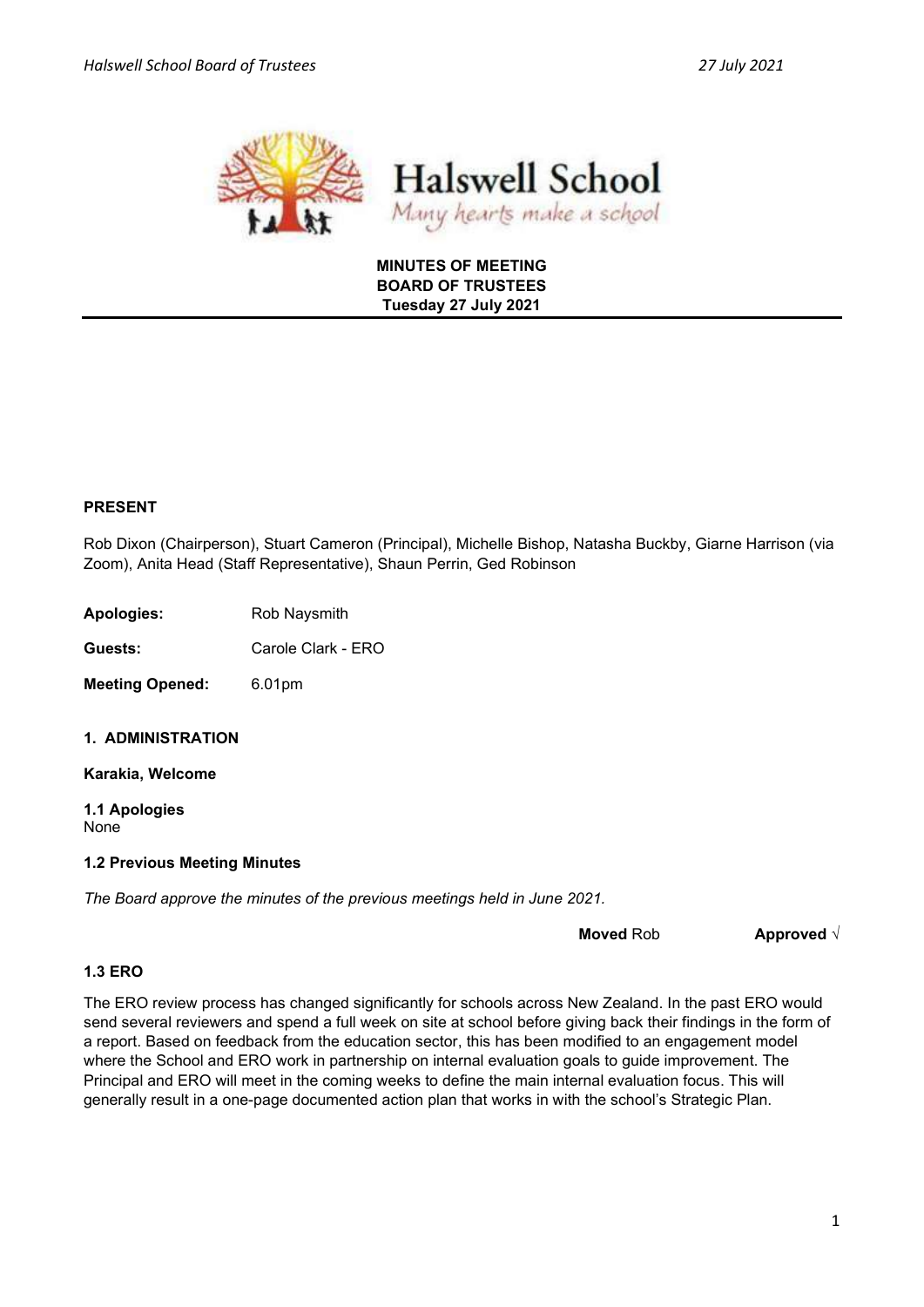This evaluation process will be ongoing over a three year period, and at the end of this term another evaluation focus will be selected. A final and full report template has not been determined by ERO but there will be ongoing communication from ERO to the School and the Board.

# 1.4 Actions From Previous Meeting

### Board Action Sheet

#### 1.5 Correspondence

- **NZSTA News**
- Food Control Plan
- **School Docs**

#### 1.6 Standing Admin Items

- **Board register**
- Record of hours
- Conflict of Interest
- Capabilities and Prof Development
- Board work plan

### 2. Monitoring/Review

#### 2.1 Curriculum Report

Meeting to come in the next fortnight. Next Board meeting will have a report of Mid-year data.

### 2.2 Principal's Report

Learning Conferences are taking place next week.

Brooke Young has taken over teaching in T32 and will be taking the Learning Conferences in this T group.

There is a school-wide focus on Health & PE this term. Part of this involves a review of the school's draft health curriculum. This is a regular review that is done every two years.

Property work has been completed in the holidays: The new Playpod and tree planting projects have been completed behind the Ōrongamai block. During this process there was damage to the field by contractors, which is now being remediated. The brick work in the BBQ area has been delayed due to a supply issue, but is on track to be finished in August.

Mana Ake SLA – Stuart has re-joined the Mana Ake SLA, however there is uncertainty as to the future funding model for Mana Ake. Options are currently being explored.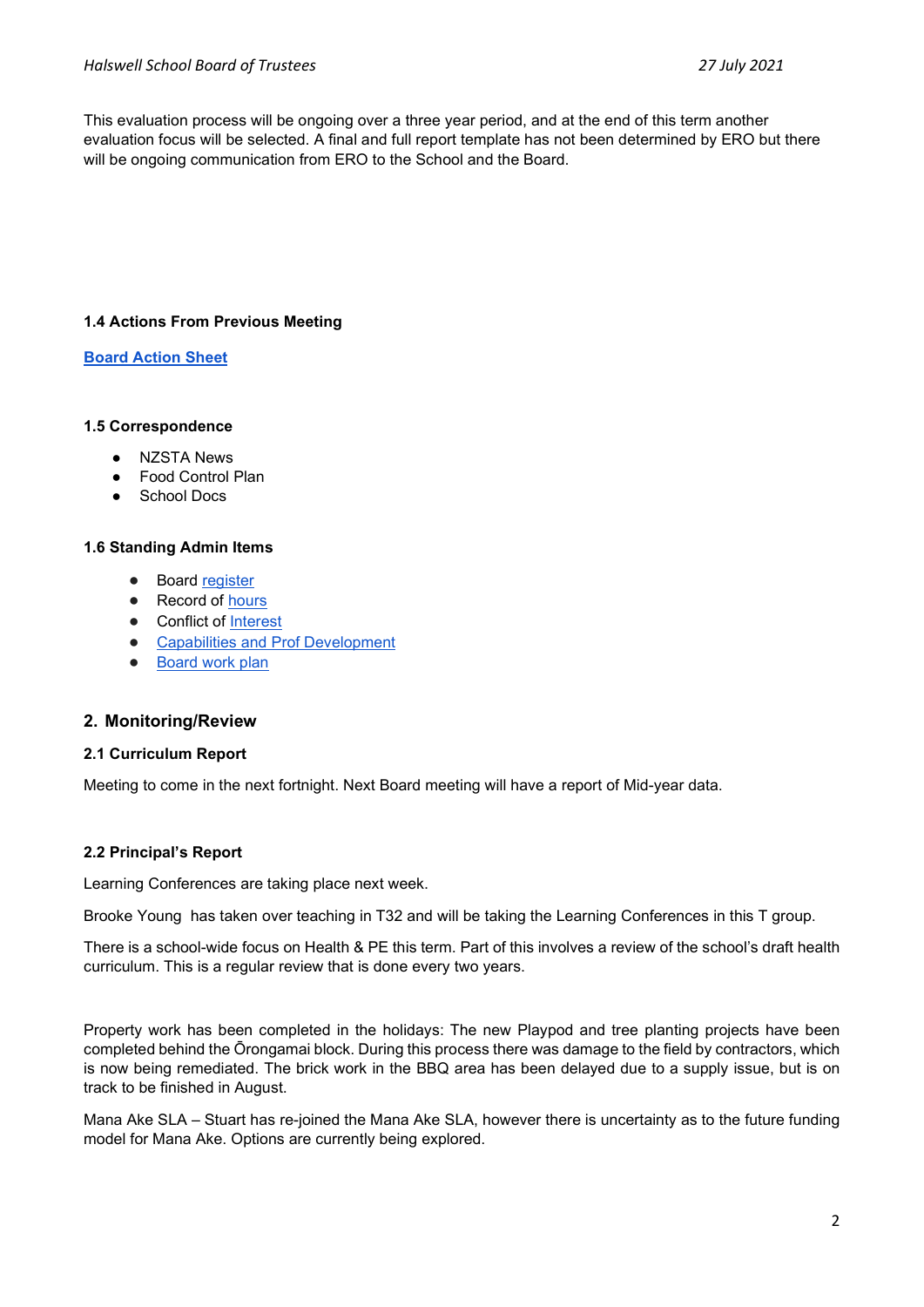The Board approve the Principal Report as presented

Moved Stuart Seconded Rob Approved √

### 2.3 Finance Report

Nothing to report

### 2.4 Communications Report

The Board approve the use of a Market Research partner and spending of up to \$3000 for services to provide the community consultation.

Moved Rob Seconded Shaun Approved √

A Communications subcommittee is currently working with a market research partner to produce the Oaks/Astroturf Court Community Survey and supporting comms material. A recommended workflow was presented to and accepted by the board. We are working on a proposed release date of the week beginning 9th August. There will be a window of one week for the community to complete this survey. Discussions with the market research partner are ongoing to ensure a fair and unbiased approach is taken to this survey exercise.

#### 2.5 Property

Astroturf assessment report - the Board commissioned a report from Boffa Miskell that outlines the short and long term impacts of the proposed Astroturf court project and this will be included in the community consultation process taking place.

The Board moves that an astroturf assessment report will be shared with the community alongside the Research First consultation survey.

| <b>Moved</b> Rob | <b>Seconded Shaun</b> | Approved $\sqrt{ }$ |
|------------------|-----------------------|---------------------|
|------------------|-----------------------|---------------------|

### 2.6 Health & Safety

The Health & Safety subcommittee has confirmed with MPI that we do not require a Food Safety Plan for our weekly sausage sizzle.

The Board approve for the Year 7 & 8 ski trip to go ahead based on the RAMS Forms presented

| <b>Moved Stuart</b> | <b>Seconded Rob</b> | Approved $\sqrt{}$ |
|---------------------|---------------------|--------------------|
|---------------------|---------------------|--------------------|

#### 2.7 School Docs

Noted - Policy Reviews for Term 3 2021:

- Concerns and Complaints
- Behaviour Management

## 3. Other Agenda Items

### 3.1 Out of Zone Enrolment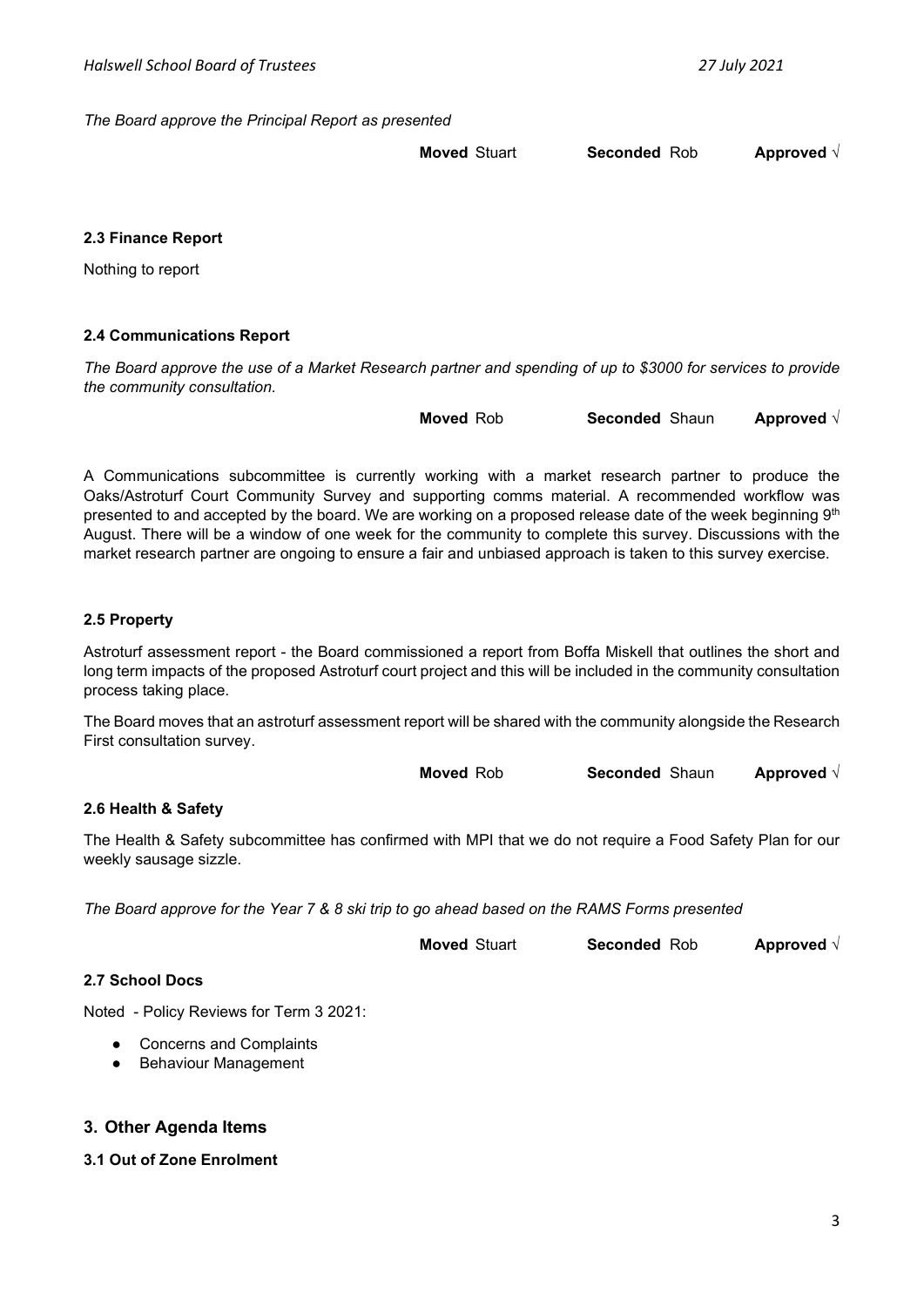The Board move that for the remainder of 2021 the Board will continue to accept only Priority 1 (in zone) and Priority 2 (siblings of current students) students.

The Board will make further decisions regarding enrolments for 2022, and of out of zone enrolments at a later date.

Moved Rob Seconded Stuart Approved √

# Board Meeting Dates 2021:

- 17 August
- 21 September
- 19 October
- 16 November
- 7 December

Meeting closed: 8.30pm

CONFIRMED \_\_\_\_\_\_\_\_\_\_\_\_\_\_\_\_\_\_\_\_\_\_\_\_\_\_\_\_\_\_\_ 17 August 2021

**CHAIRPERSON**